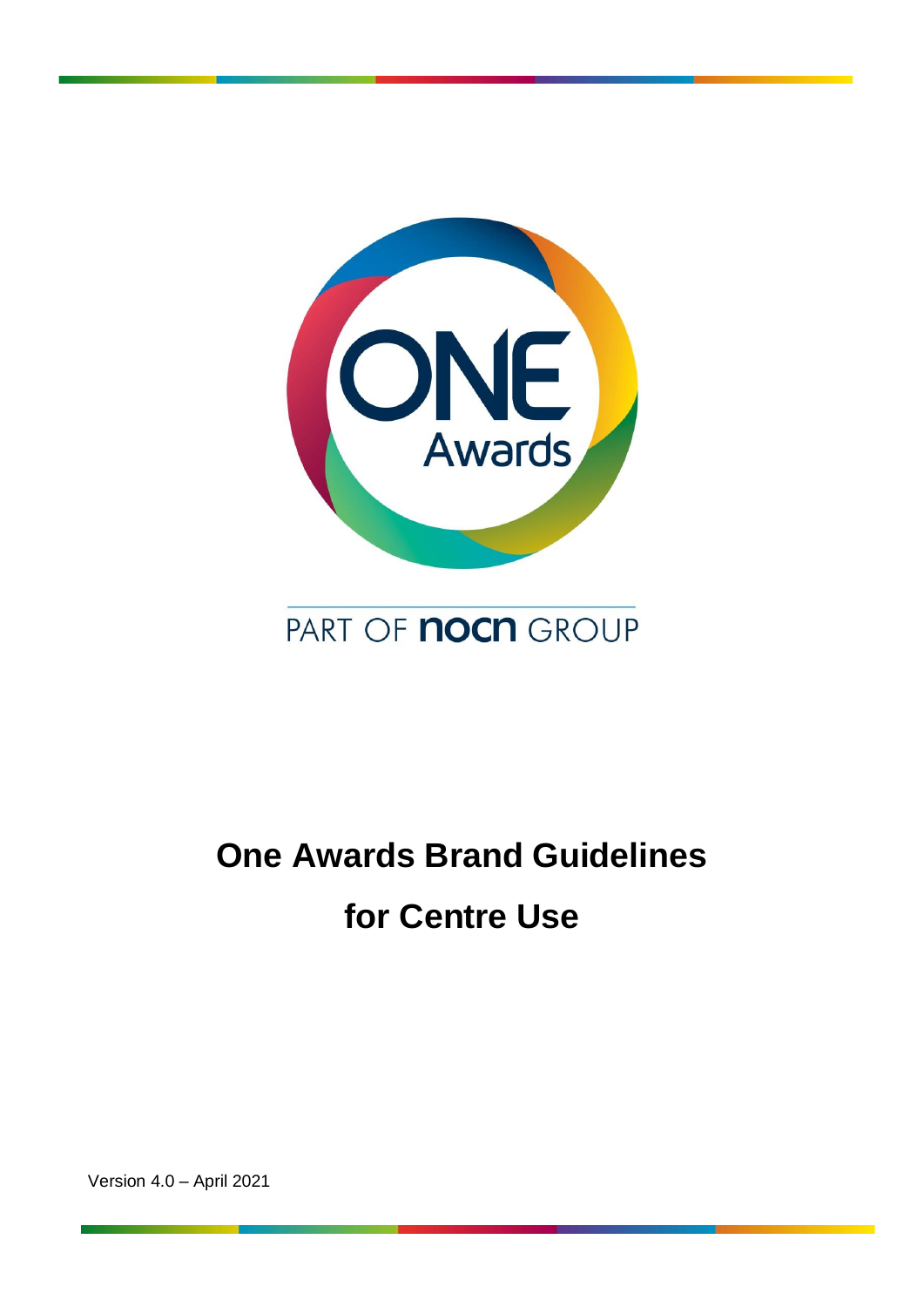#### **Introduction**

One Awards have been offering our Quality Assurance and Accreditation Services since 1994, we are licensed by the Quality Assurance Agency for Higher Education (QAA) and, as part of the NOCN Group which includes NOCN (UK), India Skills Foundation and NOCN Job Cards, One Awards deliver services on behalf of NOCN Group, one of the UK's leading Awarding and Apprenticeship Assessment Organisations.

NOCN is a leading international Awarding Organisation and top Assessment Organisation (AAO) that has been 'creating opportunities' for over 30 years. NOCN Group are at the forefront of vocational skills development and [apprenticeships.](http://www.nocn.org.uk/nocn-apprenticeships)

For over 25 years we have been offering exceptional Quality Assurance and Accreditation services, and we are proud of our established reputation for outstanding customer service.

One Awards is a not-for-profit organisation with charitable status. Promoting our charitable objectives is very important to us. We invest our resources in continuously developing our products and services to support our customers.

This booklet gives guidance on how our logo can be used. If you have any questions that are not covered in the guidance, please contact us on 0191 518 6550.

#### **Our logo**

The One Awards logo is the central element of our visual image. It is essential that all materials produced use the logo in a clear consistent manner to reinforce our corporate identity.

The logo may be used in any of the ways shown, depending upon application. Version 1 is the preferred option for all materials. However, options 2 can be used where it is not possible to use the preferred option, such as printing on dark colours or images. Option 2 must only be used when all other options are unsuitable, e.g. minimum size and screen printing.



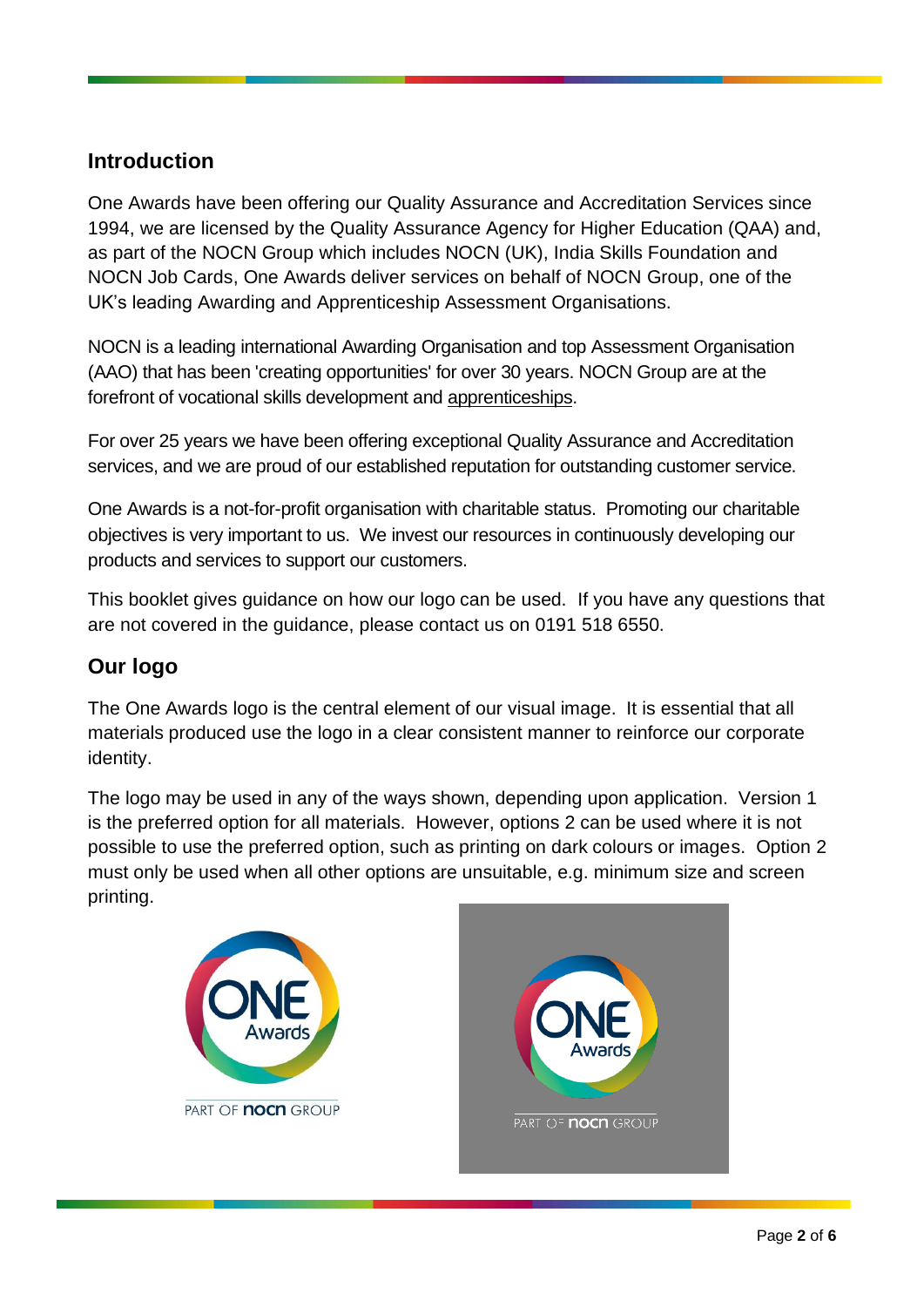### **One Awards Logo Usage**

The One Awards logo should not be used without our express permission. To obtain this, please contact Helen Smith, Marketing Officer [helen.smith@oneawards.org.uk,](mailto:helen.smith@oneawards.org.uk) or telephone 0191 518 6550.

We require details of the reason for use, along with a sample of each item once completed.

It is only possible to use the One Awards logo on promotional material that relates directly to One Awards products. Therefore, it is not to be used on general stationery, general advertising or on web pages that are not specific to One Awards products.

#### **You must not use the One Awards logo on any in-house certificates which are given to learners or participants.**

The One Awards logo has been specially designed, and should not be altered in any way, apart from resizing which is covered within this document.

#### **File Formats and Resizing**

The logo is available in EPS and JPEG formats. We recommend that EPS format is used for printed material and JPEG for on-screen usage.

The logo is available in large or small JPEGs. The logo in EPS format can be resized without any loss of quality, but this should always be done in proportion, i.e. the logo should not appear to be stretched or squeezed. The text of the logo should always appear legible, and the minimum size requirements (25 mm) adhered to. When resizing the logo in other formats, care should be taken that the clarity of the image is not distorted.

#### **Colour of logo**

The logo is available in greyscale, white and colour, although we prefer the logo to be shown in colour, if possible. If the logo is to be used on-screen, please use the colour version, but only against a white background.

The logo should not be displayed in a box or frame but should stand alone against a solid colour background.

#### **Misleading or inappropriate use**

The One Awards logo must not be used in any derogatory or misleading manner. It must not be used in such a way that it could be taken as a form of endorsement or approval without our explicit agreement.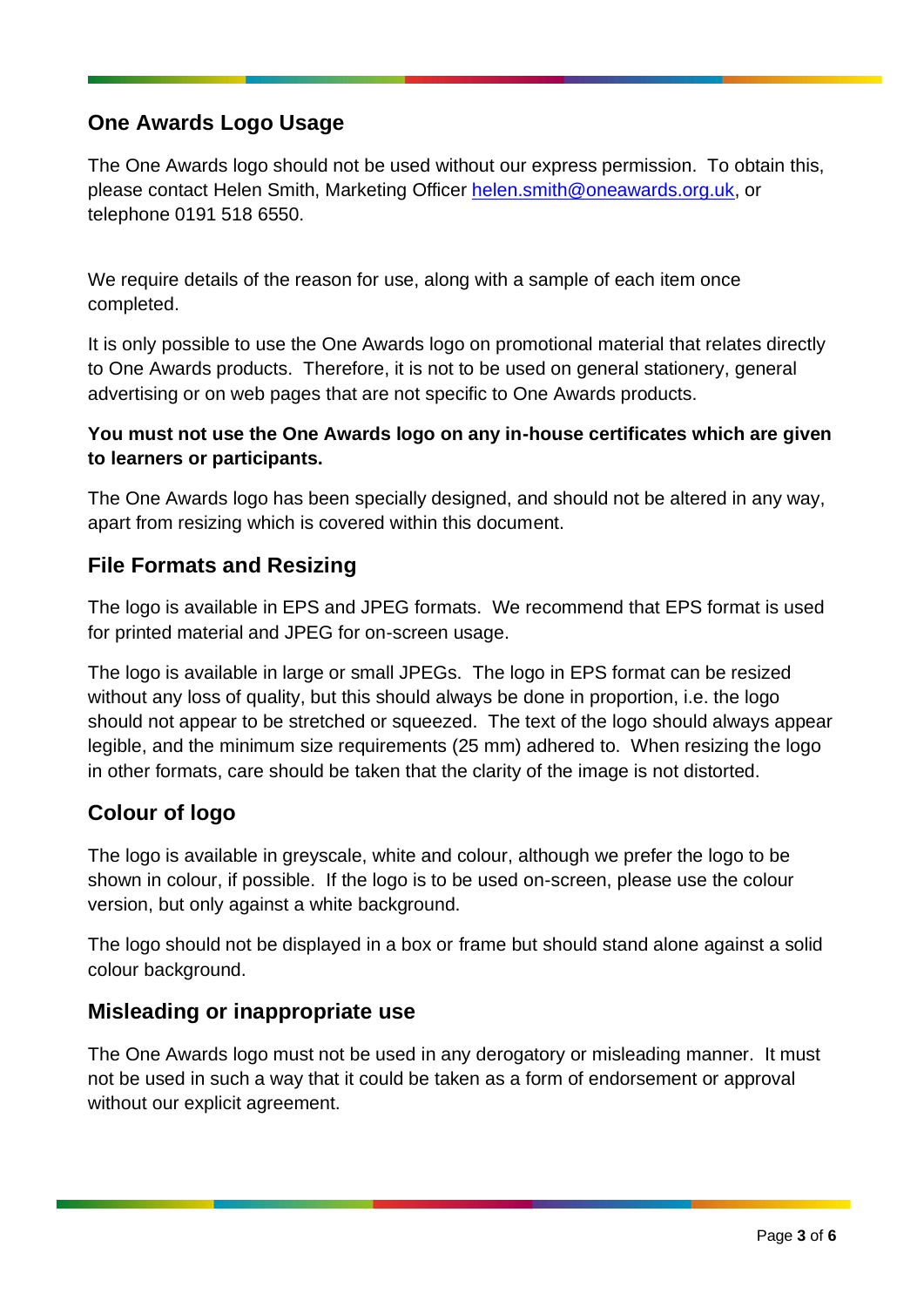#### **Hyperlinking**

We prefer that the logo itself is not used as a hyperlink, and that a separate text descriptor should be used. If, for design reasons, the logo has to be used as a hyperlink, then it must not link to anywhere other than the One Awards website home page [www.oneawards.org.uk](http://www.oneawards.org.uk/)

#### **Exclusion zone**

For the strongest visual impact, the logo should appear on a plain white background with an area of clear space around it which should be kept clear of copy, graphical elements and images.

To preserve the quality of the logo it must not be reproduced as less than 25 mm wide.



Minimum size 25mm

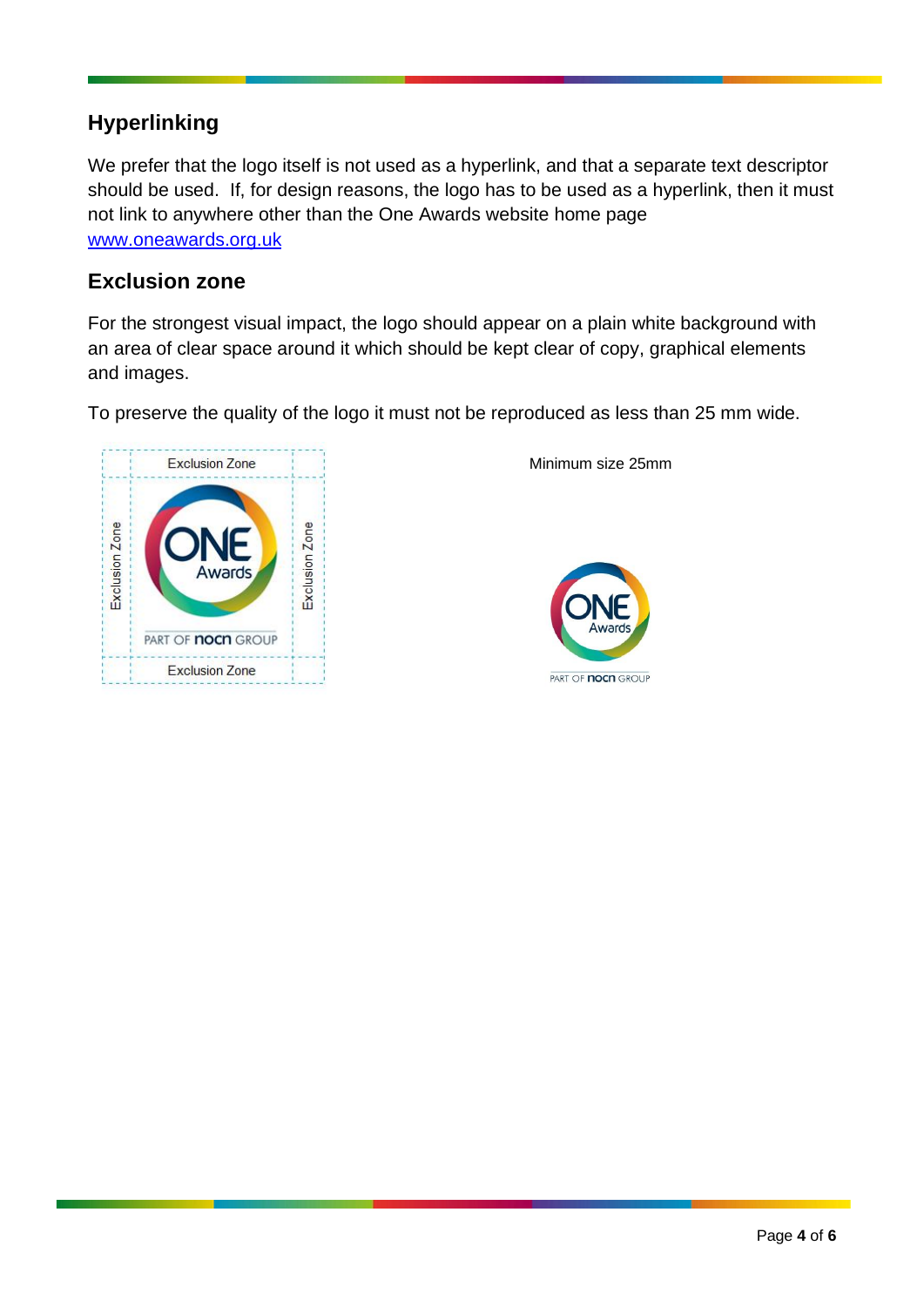### **One Awards Sub Brand Logos**

The One Awards sub brands identify the different products and services available, guidelines on the use of these logos are available based on your individual centre approval.



PART OF **nocn** GROUP

One Awards is an Access Validating Agency, licensed by QAA (The Quality Assurance Agency for Higher Education) to accredit the QAA Access to HE Diploma. The Our Diplomas is are one of the main routes for adults wishing to apply to university in England, Wales and Northern Ireland.





One Awards Bespoke Accreditation (sometimes known as Accredited Units) are credit-based of assessment, tailor-made to the requirements of the **Centre** 



#### PART OF **nocn** GROUP

The Quality Mark is our formal, certificated endorsement of the quality of training offered by an employer or training organisation. This has been specifically designed to meet the needs of a wide range of employers and training organisations that offer their own, customised training activities

One Awards Training aims to provide a comprehensive, high quality, cost effective training solution that supports all NOCN Group customers both internal and external, both in the UK and internationally, with their continuous professional development needs.



PART OF **nocn** GROUP

One Awards offers an extensive range of events in support of Quality Assurance, Curriculum Development and Learner Achievement, Centre guidance and information sessions, curriculum updates and celebration of learner achievement.